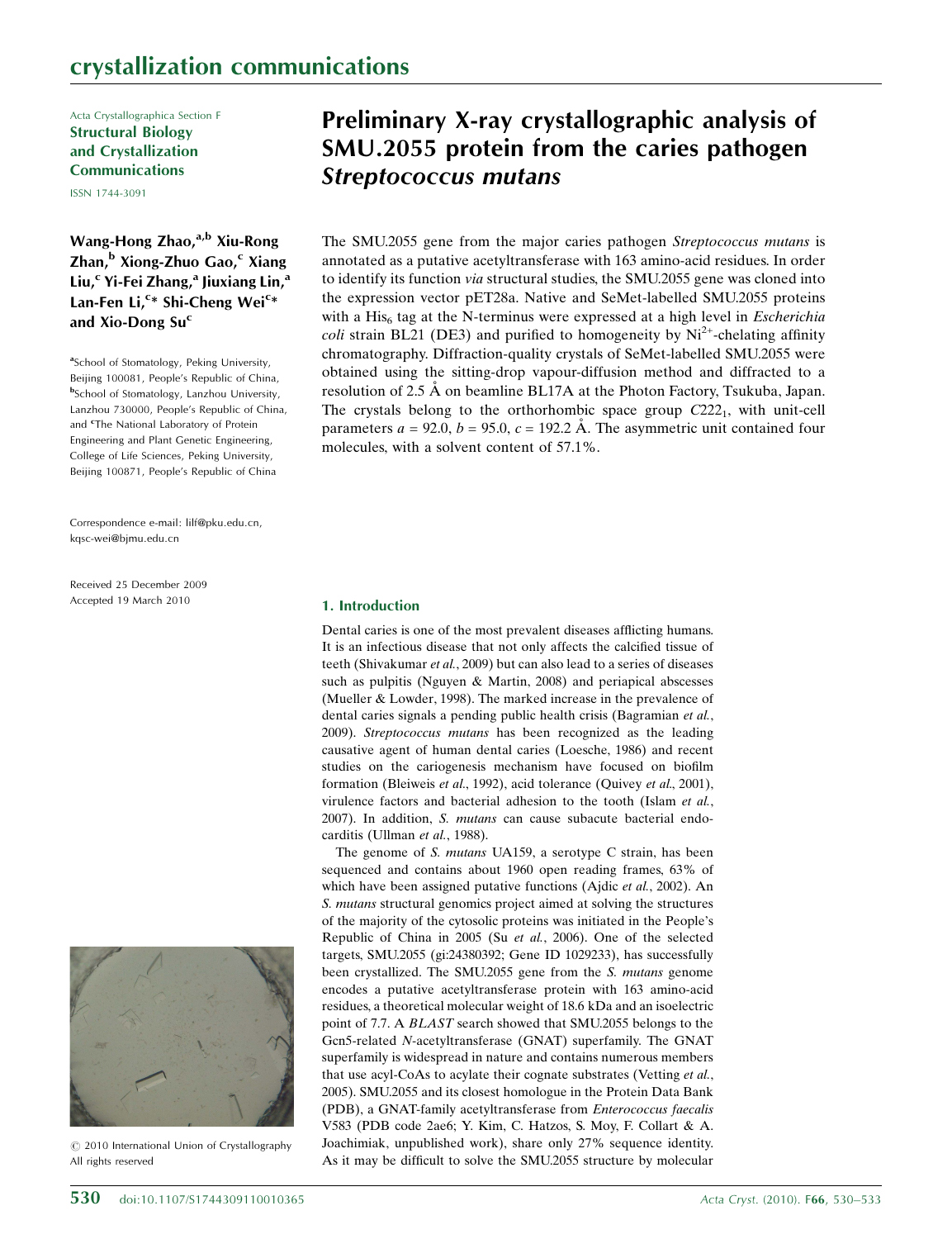replacement with such a low sequence identity, we therefore prepared selenomethionine-labelled SMU.2055 for use in phase determination (Doublie´, 1997). Structure determination of SMU.2055 will help us to better study its biological function.

# 2. Experimental procedures

# 2.1. Gene cloning

To construct the expression plasmid, two primers containing restriction sites were designed: SMU.2055-F (5'-CGCGGATCCAT-GAAAATAAGCCCTATGTTA-3') and SMU.2055-R (5'-CCGCT-CGAGTTATTTGGCATAGGCAGCCT-3'). The SMU.2055 gene was amplified by polymerase chain reaction (PCR) from S. mutans genomic DNA (Saiki et al., 1988). After digestion with BamHI and XhoI overnight at room temperature, the PCR product was cloned into the vector pET28a(+)(Novagen) by the conventional cloning



#### Figure 1

15% SDS–PAGE analysis of SMU.2055 protein purified by Ni2+-affinity column chromatography (with Coomassie Brilliant Blue staining). Lane M, molecularweight markers (kDa). Lanes S and P, soluble and insoluble material after inducing expression of SMU.2055, respectively. Lane Ft, unbound material from the  $Ni<sup>2+</sup>$ affinity column; lane 2, fraction eluted with 10% elution buffer (20 mM Tris–HCl pH 8.5, 500 mM NaCl and 500 mM imidazole) in lysis buffer (20 mM Tris–HCl pH  $8.5$ , 500 mM NaCl). Lanes 7–12, fractions of the target protein eluted with a linear gradient of elution buffer from 10 to 100% in lysis buffer.

method with an N-terminal fusion  $His<sub>6</sub>$  tag (MGSSHHHHHHS-SGLVPRGSHMASMTGGQQMGRGS). The recombinant vector containing the target gene SMU.2055, which was verified by DNA sequencing, was transformed into Escherichia coli strain BL21 (DE3) for protein expression.

## 2.2. Protein expression and purification

E. coli strain BL21 (DE3) cells containing pET28a-SMU.2055 were grown overnight in 20 ml Luria–Bertani (LB) medium containing 50  $\mu$ g ml<sup>-1</sup> kanamycin at 310 K. The overnight culture was transferred into 11 LB medium containing 50  $\mu$ g ml<sup>-1</sup> kanamycin and growth continued at 310 K until the  $OD_{600}$  reached 0.6. The cells were then induced with  $0.5 \text{ m}$  isopropyl  $\beta$ -D-1-thiogalactopyranoside (IPTG) for 8 h at 303 K.

The cells were harvested by centrifugation for 10 min at 8600g and 277 K, resuspended in 20 ml lysis buffer (20 mM Tris–HCl, 500 mM NaCl pH 8.5) and lysed by sonication on ice. After centrifugation at 48 400g and 277 K for 20 min twice to remove debris, the supernatant was filtered and loaded onto a 5 ml HiTrap  $Ni<sup>2+</sup>$ -chelating affinity column (GE Healthcare, USA) equilibrated with lysis buffer. The unbound material was first washed with lysis buffer. The low-nickelaffinity proteins were eluted with 10% elution buffer (20 mM Tris– HCl pH 8.5, 500 mM NaCl and 500 mM imidazole) in lysis buffer. Subsequently, the bound target protein was eluted with a 10–100% linear gradient of elution buffer in lysis buffer and examined by SDS– PAGE (Fig. 1). The fractions containing the target protein were pooled and concentrated by ultrafiltration using a Millipore centrifugal ultrafiltration device (Amicon Ultra, 10 kDa cutoff) at 277 K. The target protein was buffer-exchanged into buffer solution  $(20 \text{ m})$ Tris–HCl pH 8.5, 500 mM NaCl) by ultrafiltration.

At the same time, SeMet-labelled SMU.2055, which was used for phase determination, was prepared and purified using a similar procedure.

#### 2.3. Protein crystallization

For crystallization trials, the purified native and SeMet-labelled SMU.2055 proteins were concentrated to 19 and 27 mg  $ml^{-1}$ , respectively, in buffer solution (20 mM Tris–HCl pH 8.5, 500 mM NaCl) by ultrafiltration without removal of the N-terminal fusion



#### Figure 2

Crystals of (a) native and (b) SeMet-labelled SMU.2055 protein. Both were obtained using a reservoir solution consisting of  $30\%(\nu/\nu)$  pentaerythritol ethoxylate (15/4 EO/OH), 0.05  $M$  bis-tris pH 6.5 and 0.05  $M$  ammonium sulfate.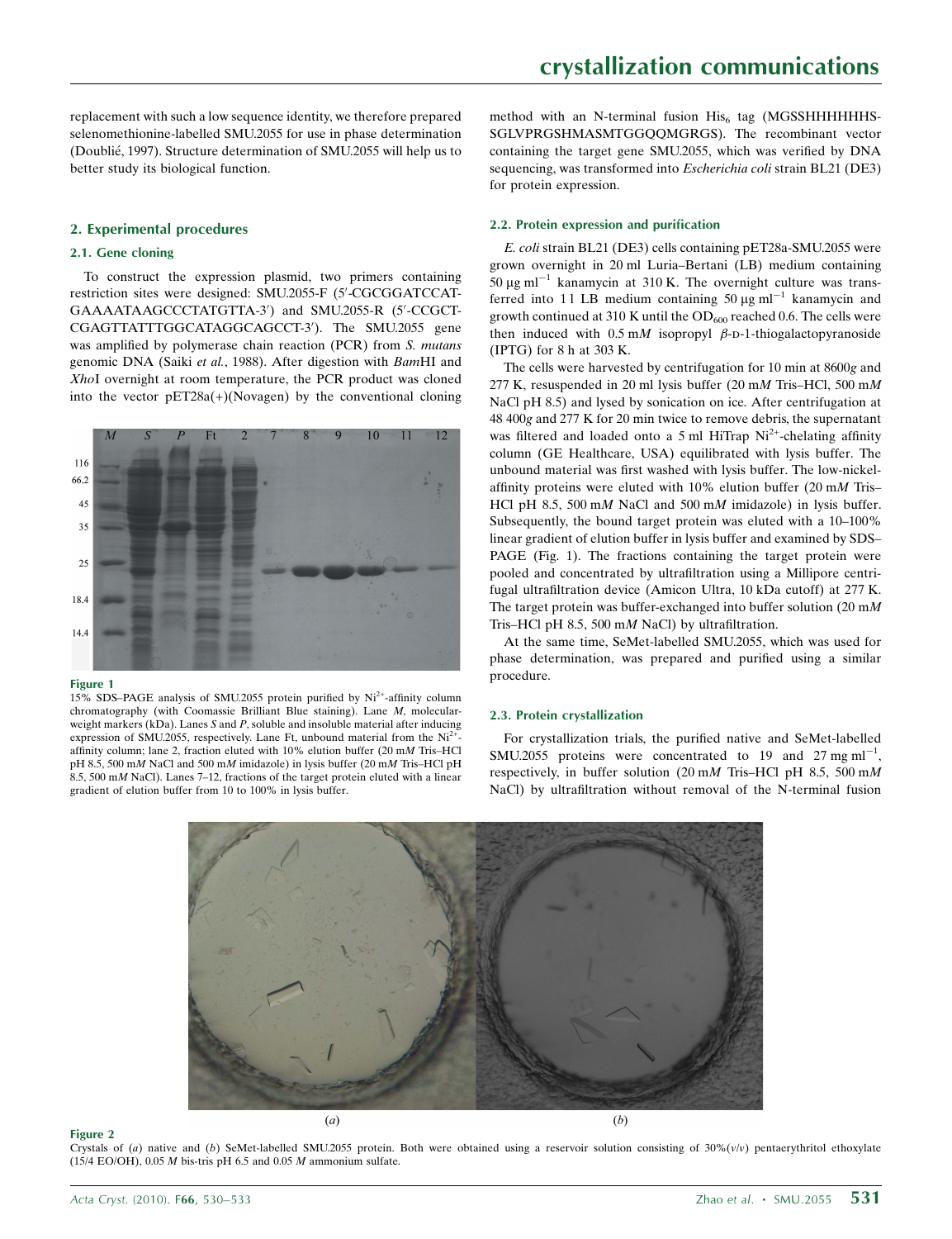

#### Figure 3

Diffraction image from a SeMet-labelled SMU.2055 protein crystal.

 $His<sub>6</sub>$  tag. The protein concentration was determined using a Bio-Rad protein-assay kit (Bio-Rad Laboratories, USA) based on the method of Bradford. Initial crystallization screening was carried out by the sitting-drop vapour-diffusion method with an XtalQuest $48<sup>2</sup>$  crystallization plate (XtalQuest Inc., Beijing, People's Republic of China) at 289 K, using several commercially available crystallization screening kits: Index, Crystal Screen, Crystal Screen 2 and Natrix (Hampton Research, USA) and BioXtal (XtalQuest Inc., Beijing, People's Repubic of China).  $1 \mu l$  protein solution was mixed with an equal volume of reservoir solution and equilibrated against 130 µl reservoir solution.

## 2.4. X-ray diffraction data collection and processing

Native and SeMet-labelled SMU.2055 protein crystals were quicksoaked ( $\sim$ 30 s) in reservoir solution containing 25%( $v/v$ ) glycerol as a cryoprotectant and flash-cooled in liquid nitrogen. The native crystal diffracted to a maximum resolution of  $2.3 \text{ Å}$  using a Bruker SMART 6000 CCD and Cu  $K\alpha$  radiation from a Bruker MICROSTAR-H rotating-anode generator operated at 45 kV and 40 mA. 800 frames were collected with 0.3° oscillation per image. The diffraction data were processed using the PROTEUM software suite (Bruker). Diffraction data from the SeMet-labelled SMU.2055 protein crystal were collected on beamline BL17A at the Photon Factory (Tsukuba, Japan) at the peak wavelength of 0.97909 Å. The crystal-to-detector distance was set to 276.4 mm. 360 frames were collected with 1 oscillation per image. The diffraction data were processed using the XDS program suite (Kabsch, 1993).

# 3. Results

The typical yield of the native protein was about 46 mg pure protein per litre of cell culture; the SeMet-labelled protein showed a similar yield. The SDS–PAGE results showed that the purified protein had a molecular mass of about 22.6 kDa, which is consistent with the

### Table 1

Data-collection statistics for native and SeMet-labelled SMU.2055 protein crystals.

Values in parentheses are for the highest resolution shell.

|                                         | Native                   | SeMet-labelled             |
|-----------------------------------------|--------------------------|----------------------------|
| Wavelength $(A)$                        | 1.54                     | 0.97909                    |
| Resolution (A)                          | $50 - 2.3$ $(2.4 - 2.3)$ | $50.0 - 2.5$ $(2.6 - 2.5)$ |
| Completeness (%)                        | 82.2 (38.9)              | 99.4 (97.0)                |
| $R_{\text{merge}}$ † (%)                | 7.7(36.7)                | 9.1(49.2)                  |
| Mean $I/\sigma(I)$                      | 8.9(1.8)                 | 18.8(4.4)                  |
| Space group                             | $C222_1$                 | $C222_1$                   |
| Unit-cell parameters (A)                | $a = 92.0, b = 94.6,$    | $a = 92.0, b = 95.0,$      |
|                                         | $c = 193.9$              | $c = 192.2$                |
| No. of observed reflections             | 223053 (14746)           | 405912 (32609)             |
| No. of unique reflections               | 31240 (1739)             | 56047(6048)                |
| No. of molecules in the asymmetric unit | 4                        | 4                          |
| $V_{\rm M}$ ( $A^3$ Da <sup>-1</sup> )  | 2.84                     | 2.86                       |
| Solvent content $(\%)$                  | 56.7                     | 57.1                       |

†  $R_{\text{merge}} = \sum_{hkl} \sum_i |I_l(hkl) - \langle I(hkl) \rangle| / \sum_{hkl} \sum_i I_l(hkl)$ , where  $I_l(hkl)$  is the intensity of reflection  $hkl$  and  $\sum_i$  is the sum over all *i* measurements of reflection  $hkl$ .

calculated molecular mass of the SMU.2055 protein of 18.6 kDa plus a 4 kDa His $<sub>6</sub>$  tag.</sub>

Crystals of the native and SeMet-labelled protein suitable for diffraction were obtained using the condition  $30\%$  (v/v) pentaerythritol ethoxylate (15/4 EO/OH), 0.05 M bis-tris pH 6.5 and 0.05 M ammonium sulfate (BioXtal screen condition No. 95). The crystal dimensions of the native SMU.2055 protein crystals were about  $0.1 \times 0.1 \times 0.5$  mm (Fig. 2a); the SeMet-labelled SMU.2055 protein crystals were not easily obtained but grew to dimensions of about  $0.1 \times 0.2 \times 0.3$  mm (Fig. 2b).

The SeMet-labelled SMU.2055 protein crystals diffracted to a resolution of 2.5 Å and belonged to space group  $C222<sub>1</sub>$  as indicated by systematic absences, with unit-cell parameters  $a = 92.0, b = 95.0,$  $c = 192.2$  Å. Assuming the presence of four molecules per asymmetric unit, the  $V_M$  value is 2.86  $\AA^3$  Da<sup>-1</sup>, corresponding to a solvent content of 57.1% (Matthews, 1968). Fig. 3 shows a typical diffraction pattern for the SeMet-labelled crystals. The native crystal belonged to the same space group, with very similar unit-cell parameters. The crystallographic parameters and data-collection statistics for both the native and SeMet-labelled proteins are listed in Table 1. The phases of the structure have been determined using the single-wavelength anomalous dispersion method and refinement of the structure is in progress.

This work was supported by a grant from the National Natural Science Foundation of China (30530190). Peking University's 985 and 211 grants are greatly acknowledged. We are also grateful for the support of the Photon Factory, KEK, Tsukuba, Japan during data collection.

## **References**

- Ajdic, D. et al. (2002). [Proc. Natl Acad. Sci. USA](http://scripts.iucr.org/cgi-bin/cr.cgi?rm=pdfbb&cnor=pu5290&bbid=BB1), 99, 14434–14439.
- [Bagramian, R. A., Garcia-Godoy, F. & Volpe, A. R. \(2009\).](http://scripts.iucr.org/cgi-bin/cr.cgi?rm=pdfbb&cnor=pu5290&bbid=BB2) Am. J. Dent. 22, [3–8.](http://scripts.iucr.org/cgi-bin/cr.cgi?rm=pdfbb&cnor=pu5290&bbid=BB2)
- [Bleiweis, A. S., Oyston, P. C. & Brady, L. J. \(1992\).](http://scripts.iucr.org/cgi-bin/cr.cgi?rm=pdfbb&cnor=pu5290&bbid=BB3) Adv. Exp. Med. Biol. 327, [229–241.](http://scripts.iucr.org/cgi-bin/cr.cgi?rm=pdfbb&cnor=pu5290&bbid=BB3)
- Doublié, S. (1997). Methods Enzymol. 276, 523-530.
- [Islam, B., Khan, S. N. & Khan, A. U. \(2007\).](http://scripts.iucr.org/cgi-bin/cr.cgi?rm=pdfbb&cnor=pu5290&bbid=BB5) Med. Sci. Monit. 13, RA196– [RA203.](http://scripts.iucr.org/cgi-bin/cr.cgi?rm=pdfbb&cnor=pu5290&bbid=BB5)
- [Kabsch, W. \(1993\).](http://scripts.iucr.org/cgi-bin/cr.cgi?rm=pdfbb&cnor=pu5290&bbid=BB6) J. Appl. Cryst. 26, 795–800.
- [Loesche, W. J. \(1986\).](http://scripts.iucr.org/cgi-bin/cr.cgi?rm=pdfbb&cnor=pu5290&bbid=BB7) Microbiol. Rev. 50, 353–380.
- [Matthews, B. W. \(1968\).](http://scripts.iucr.org/cgi-bin/cr.cgi?rm=pdfbb&cnor=pu5290&bbid=BB8) J. Mol. Biol. 33, 491–497.
- [Mueller, P. O. & Lowder, M. Q. \(1998\).](http://scripts.iucr.org/cgi-bin/cr.cgi?rm=pdfbb&cnor=pu5290&bbid=BB9) Vet. Clin. North Am. Equine Pract. 14, [349–363.](http://scripts.iucr.org/cgi-bin/cr.cgi?rm=pdfbb&cnor=pu5290&bbid=BB9)
- [Nguyen, D. H. & Martin, J. T. \(2008\).](http://scripts.iucr.org/cgi-bin/cr.cgi?rm=pdfbb&cnor=pu5290&bbid=BB10) Am. Fam. Physician, 77, 797–802.